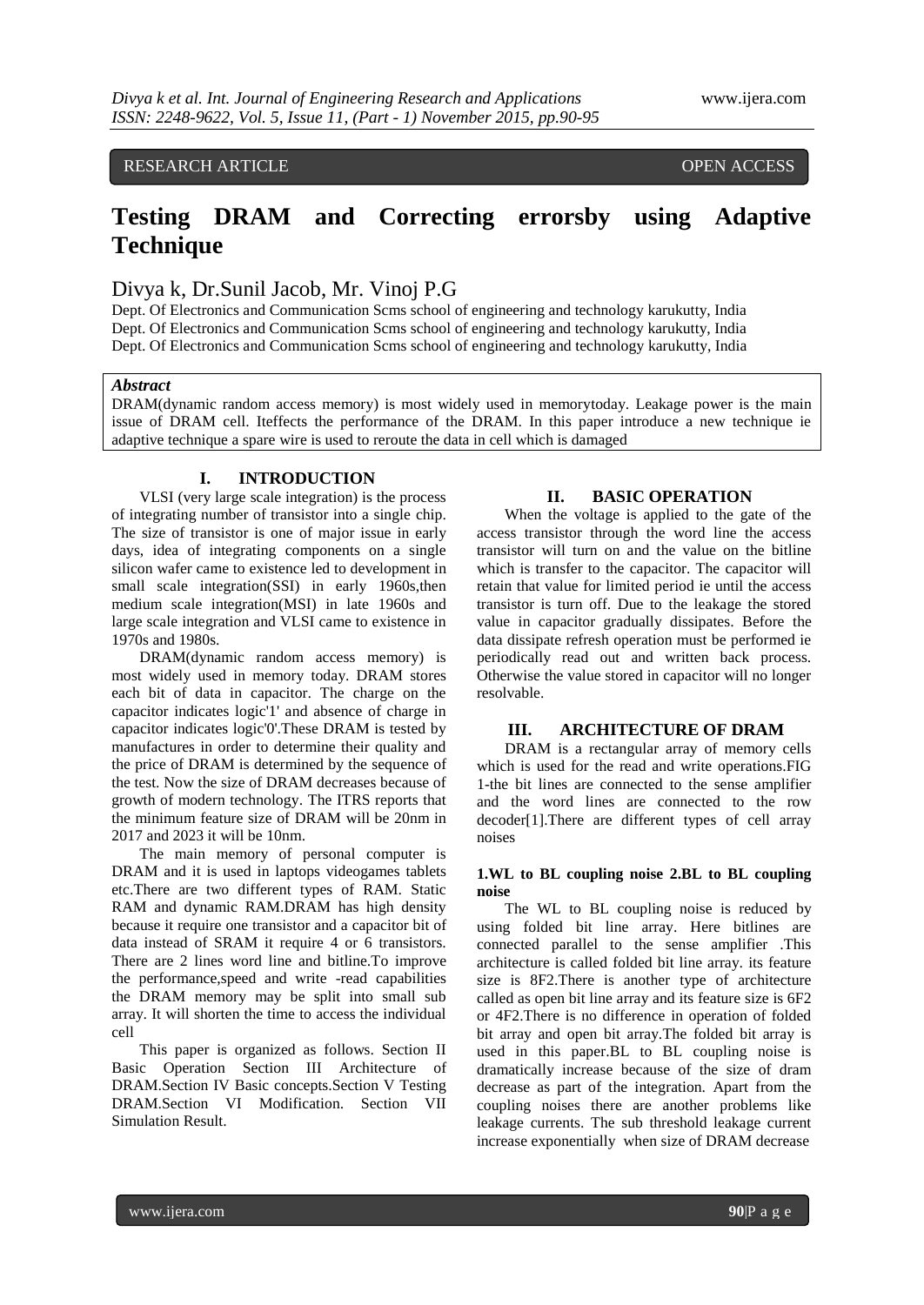

Fig1:DRAM architecture

### **IV. BASIC CONCEPT**

During the read operation of the first word line , the data stored as '1' is transferred to the bitline through the gate transistor. Then bit line is pulled up to 1 and bit bar line pulled down to '0' by the sense amplifier. The first word line is activated at particular time, the bit line cells stored as '0' are stressed during that period because of the voltage difference between the cell data and the bitline.The stress of the cell stored as same voltage level of the bit line are ignored. The cell stored as '1' data at bit bar line are also stressed by voltage difference between bitbarline and cell. If the cell have a defect due to threshold leakage current the defect cell changed to opposite value during the stress time. By setting appropriate test time we can screen the defect cells.

#### **V. TESTING DRAM**

In this paper compare faulty DRAM with

faultless DRAM using XOR gate. if output of is 1 so we can identify it is faulty, otherwise it is faultless.

#### **VI. MODIFICATION**

If permanent error is detected in order to maintain coding strength spare wire is used .it will not interrupt the data flow. In this method if one transistor is damaged, so unable to store any one bitof data. If we detect the error in DRAM using different test but unable to correct .so we simply need to throw away that DRAM. in order to avoid that circumstances we reroute the data through a spare wire. so if one transistor failed we doesn't need to remove the whole DRAM.

In DRAM sense amplifier is used to get the data from each transistor. instead of using sense amplifier, coupled sense amplifier will improve the performance of DRAM with minimum leakage.

**1**) Basic DRAM cell

### **VII. SIMULATION RESULTS**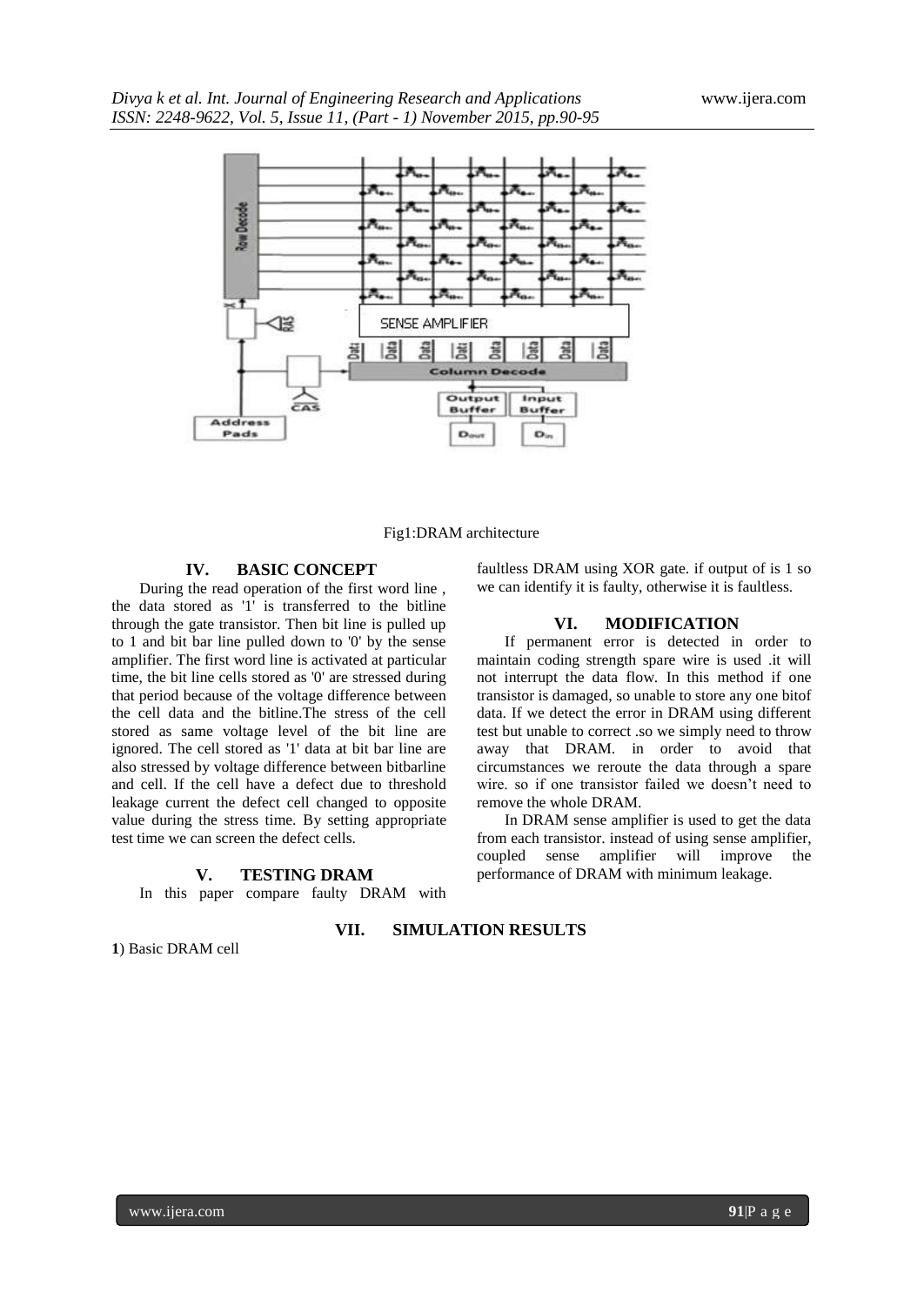# *Divya k et al. Int. Journal of Engineering Research and Applications* www.ijera.com *ISSN: 2248-9622, Vol. 5, Issue 11, (Part - 1) November 2015, pp.90-95*



## 2)Testing the DRAM using XOR gate

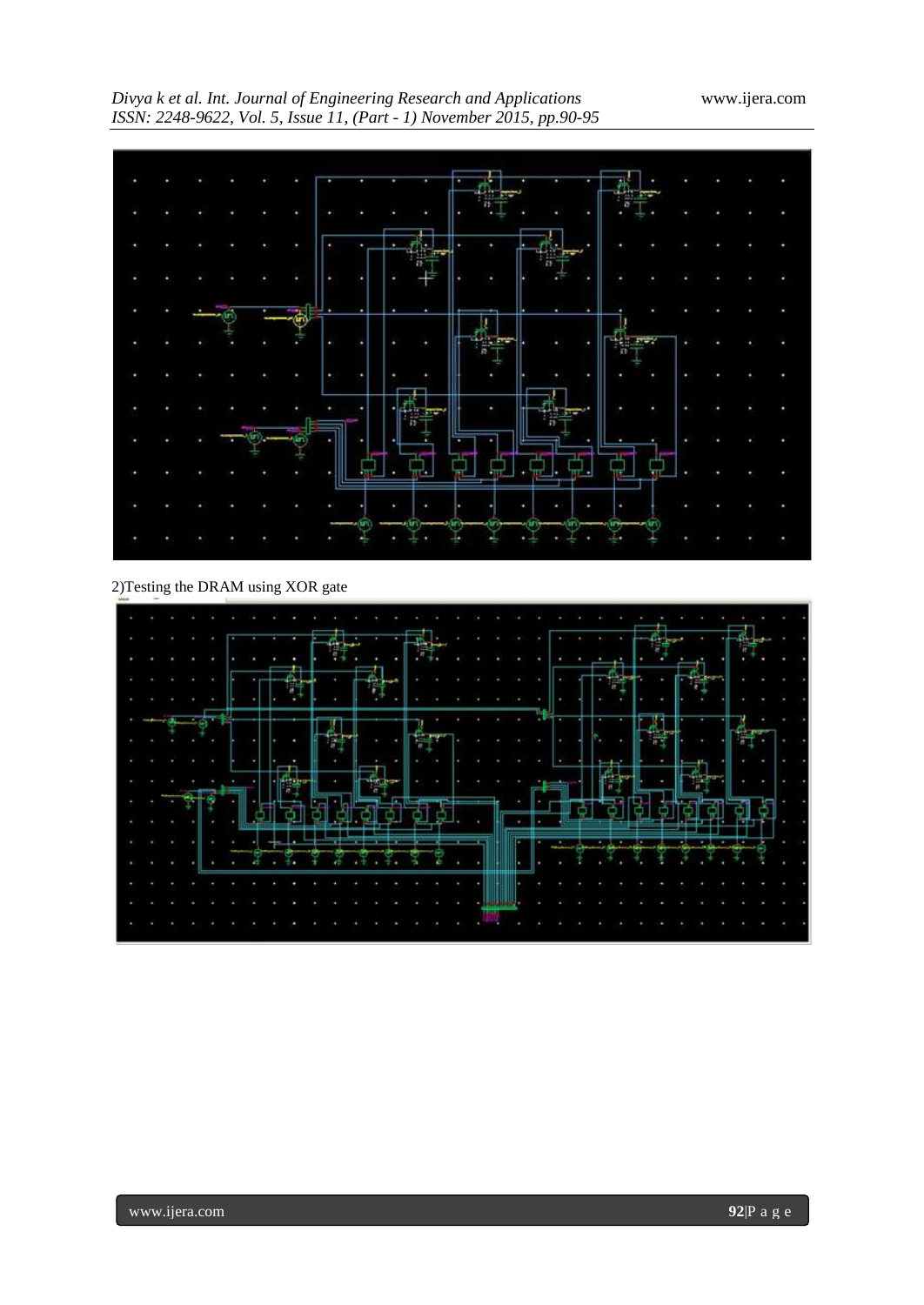# *Divya k et al. Int. Journal of Engineering Research and Applications* www.ijera.com *ISSN: 2248-9622, Vol. 5, Issue 11, (Part - 1) November 2015, pp.90-95*



# 3)Adaptive technique

| DGB@ \$@@QQ ADB                                |               |          | ◇西段图   ↑ ← →   BT 100 m → B N B B   P D R & B B   <mark>よよ</mark> と+ |  |  |  |  |  |  |           | 下电脑 陈沙 電 |  | 9999 |  |          |  |
|------------------------------------------------|---------------|----------|----------------------------------------------------------------------|--|--|--|--|--|--|-----------|----------|--|------|--|----------|--|
| Messages                                       |               |          |                                                                      |  |  |  |  |  |  |           |          |  |      |  |          |  |
| * fraids<br>* finalist                         |               |          |                                                                      |  |  |  |  |  |  |           |          |  |      |  |          |  |
| - <sup>2</sup> finalinit<br><b>V</b> Fraheria! | 11101110      | 11101110 |                                                                      |  |  |  |  |  |  |           |          |  |      |  |          |  |
| * / final/read 1<br>* Frailenz                 |               |          |                                                                      |  |  |  |  |  |  |           |          |  |      |  |          |  |
| <b>V</b> Frairead2<br>V finalen                |               |          |                                                                      |  |  |  |  |  |  |           |          |  |      |  |          |  |
| a. <sup>2</sup> / final/data_n                 | 11101110      | uuuu     |                                                                      |  |  |  |  |  |  | [11101110 |          |  |      |  |          |  |
| te firalidata out                              | 11101110      | www.     |                                                                      |  |  |  |  |  |  |           |          |  |      |  | 11101110 |  |
| 14 / finalients type                           | PERMANENT ERI |          | nu nu nu nu nu nu nu nu nu nu n PERMANENT ERROR                      |  |  |  |  |  |  |           |          |  |      |  |          |  |

Sense amplifier and Coupled sense amplifier (Leakage Current)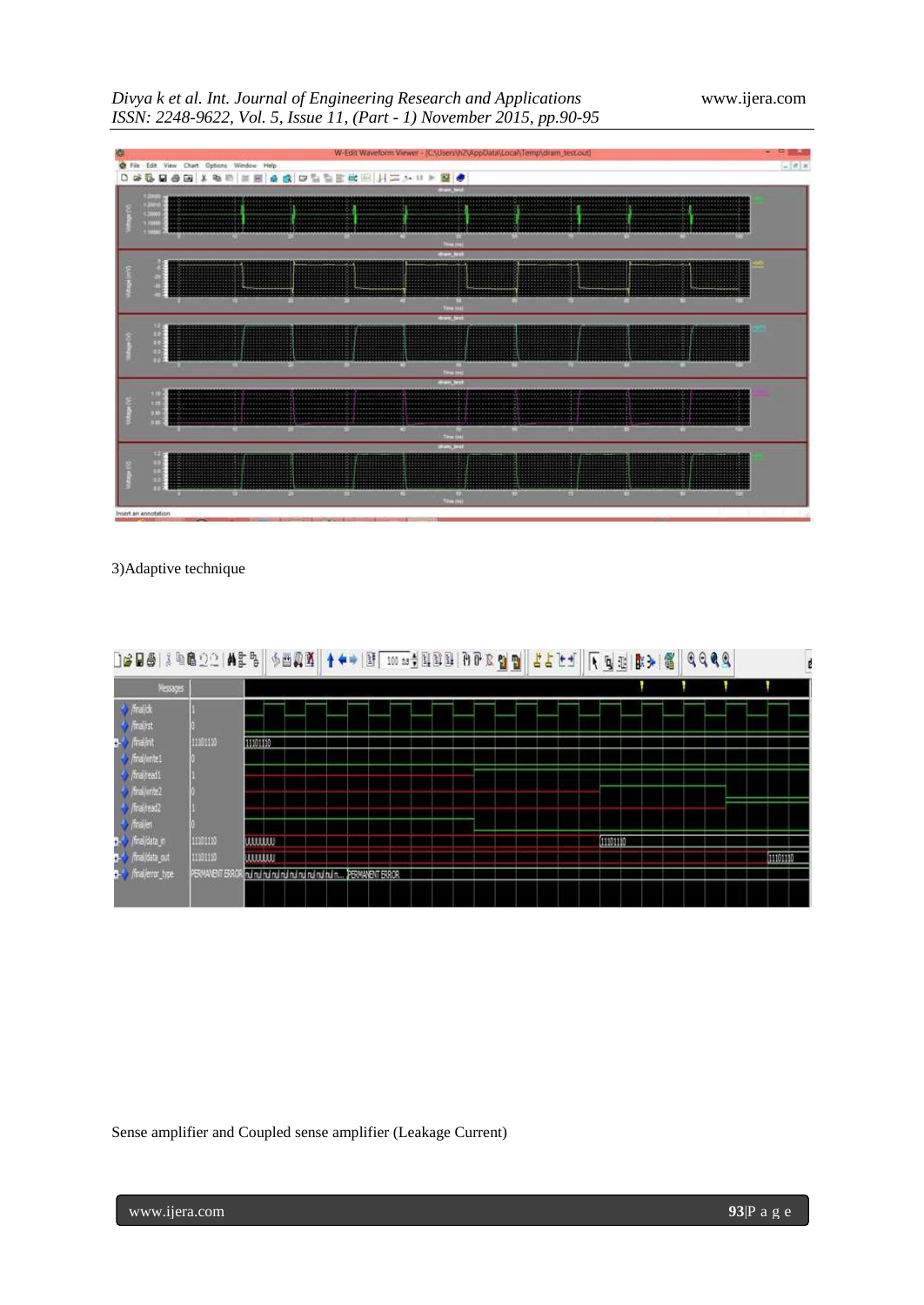

#### **VIII. Conclusion**

DRAM is commonly used in memory today.in this paper explained that if any error is detected by the test it can able to correct by using the adaptive technique ie using spare wire and instead of using sense amplifier coupled sense amplifier reduce the leakage current in the dram cell.

#### **REFERENCE**

[1.] T. Sekiguchi, K. Itoh, T. Takahashi, M. Sugaya, H. Fujisawa, M. Nakamura,K.

www.ijera.com **94**|P a g e

Kajigaya,and K. Kimura, "A low-impedance open-bitline array for multigigabit DRAM,"

- [2.] Heungjunjeon,Yong-Bin Kim, " Sandby Leakage Power Reduction Technique For Nanoscale CMOS VLSI Systems"
- [3.] A. Pavlov, M. Azimane, J. P. De Gyvez, and<br>M. Sachdev, "Word line pulsing M. Sachdev, "Word line pulsing techniquefor stability fault detection in SRAM cells,".
- [4.] Peng Wang,Zhen Li,Chengxiang Jiang, Wei Shaoand and QiannanXue"A failure